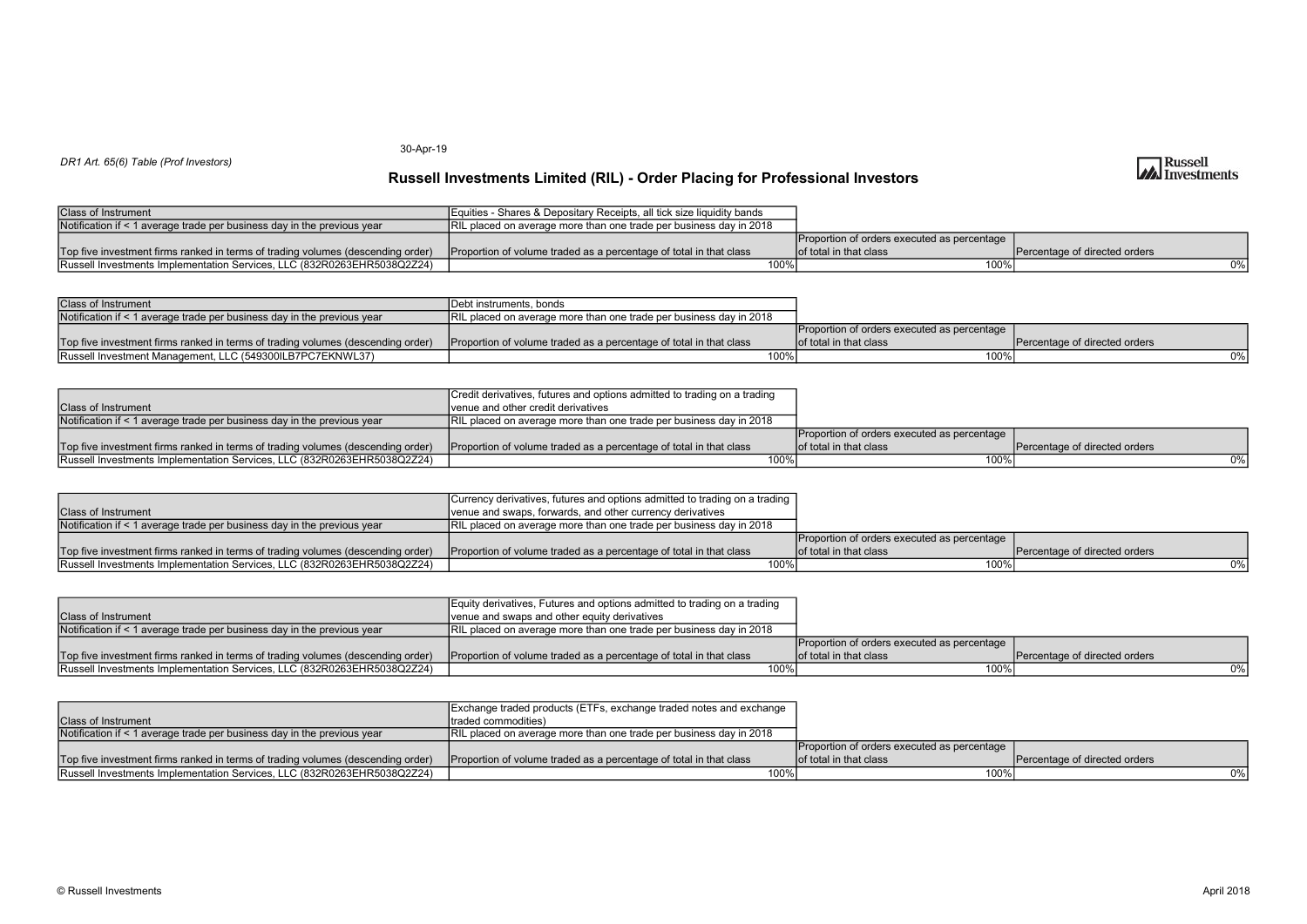#### 30-Apr-19

#### DR1 Art. 65(6) Table (Prof Investors)

| <b>Class of Instrument</b>                                                      | Equities - Shares & Depositary Receipts, all tick size liquidity bands        |                                                              |                                 |
|---------------------------------------------------------------------------------|-------------------------------------------------------------------------------|--------------------------------------------------------------|---------------------------------|
| Notification if < 1 average trade per business day in the previous year         | $\angle$ RIISL placed on average more than one trade per business day in 2018 |                                                              |                                 |
|                                                                                 |                                                                               | Proportion of orders executed as percentage of total in that |                                 |
| Top five investment firms ranked in terms of trading volumes (descending order) | Proportion of volume traded as a percentage of total in that class            | <b>Iclass</b>                                                | I Percentage of directed orders |
| Russell Investments Implementation Services, LLC (832R0263EHR5038Q2Z24)         |                                                                               | $100\%$                                                      | 0% l                            |

| <b>Class of Instrument</b>                                                                                                                         | Debt instruments, bonds and money market instruments                 |                                                              |                               |
|----------------------------------------------------------------------------------------------------------------------------------------------------|----------------------------------------------------------------------|--------------------------------------------------------------|-------------------------------|
| Notification if < 1 average trade per business day in the previous year                                                                            | RIISL placed on average more than one trade per business day in 2018 |                                                              |                               |
|                                                                                                                                                    |                                                                      | Proportion of orders executed as percentage of total in that |                               |
| Top five investment firms ranked in terms of trading volumes (descending order) Proportion of volume traded as a percentage of total in that class |                                                                      | <b>Iclass</b>                                                | Percentage of directed orders |
| Russell Investments Implementation Services, LLC (832R0263EHR5038Q2Z24)                                                                            | 100%                                                                 |                                                              |                               |

|                                                                                 | Interest rate derivatives, futures and options admitted to trading on a trading |                                                              |                               |
|---------------------------------------------------------------------------------|---------------------------------------------------------------------------------|--------------------------------------------------------------|-------------------------------|
| <b>Class of Instrument</b>                                                      | venue, and swaps, forwards, and other interest rates derivatives                |                                                              |                               |
| Notification if < 1 average trade per business day in the previous year         | IRIISL placed on average more than one trade per business day in 2018           |                                                              |                               |
|                                                                                 |                                                                                 | Proportion of orders executed as percentage of total in that |                               |
| Top five investment firms ranked in terms of trading volumes (descending order) | Proportion of volume traded as a percentage of total in that class              | <b>Iclass</b>                                                | Percentage of directed orders |
| <b>Russell Investments Implementation Services, LLC (832R0263EHR5038Q2Z24)</b>  | 100%                                                                            |                                                              | 0%                            |

|                                                                                                                                                    | Credit derivatives, futures and options admitted to trading on a trading venue, and |                                                              |                               |
|----------------------------------------------------------------------------------------------------------------------------------------------------|-------------------------------------------------------------------------------------|--------------------------------------------------------------|-------------------------------|
| IClass of Instrument                                                                                                                               | Tother credit derivatives                                                           |                                                              |                               |
| Notification if < 1 average trade per business day in the previous year                                                                            | <b>IRIISL</b> placed on average more than one trade per business day in 2018        |                                                              |                               |
|                                                                                                                                                    |                                                                                     | Proportion of orders executed as percentage of total in that |                               |
| Top five investment firms ranked in terms of trading volumes (descending order) Proportion of volume traded as a percentage of total in that class |                                                                                     | <b>Iclas</b>                                                 | Percentage of directed orders |
| Russell Investments Implementation Services, LLC (832R0263EHR5038Q2Z24)                                                                            | 100%                                                                                |                                                              |                               |

|                                                                                 | Currency derivatives, futures and options admitted to trading on a trading venue, |                                                              |                               |
|---------------------------------------------------------------------------------|-----------------------------------------------------------------------------------|--------------------------------------------------------------|-------------------------------|
| <b>Class of Instrument</b>                                                      | and swaps, forwards, and other currency derivatives                               |                                                              |                               |
| Notification if < 1 average trade per business day in the previous year         | <b>RISL</b> placed on average more than one trade per business day in 2018        |                                                              |                               |
|                                                                                 |                                                                                   | Proportion of orders executed as percentage of total in that |                               |
| Top five investment firms ranked in terms of trading volumes (descending order) | Proportion of volume traded as a percentage of total in that class                | class                                                        | Percentage of directed orders |
| <b>Russell Investments Implementation Services. LLC (832R0263EHR5038Q2Z24)</b>  | $100\%$                                                                           |                                                              |                               |

|                                                                                                                                                     | Equity derivatives, futures and options admitted to trading on a trading venue, and |                                                              |                               |
|-----------------------------------------------------------------------------------------------------------------------------------------------------|-------------------------------------------------------------------------------------|--------------------------------------------------------------|-------------------------------|
| <b>Class of Instrument</b>                                                                                                                          | I swaps and other equity derivatives                                                |                                                              |                               |
| Notification if < 1 average trade per business day in the previous year                                                                             | RIISL placed on average more than one trade per business day in 2018                |                                                              |                               |
|                                                                                                                                                     |                                                                                     | Proportion of orders executed as percentage of total in that |                               |
| Top five investment firms ranked in terms of trading volumes (descending order) (Proportion of volume traded as a percentage of total in that class |                                                                                     | class                                                        | Percentage of directed orders |
| Russell Investments Implementation Services, LLC (832R0263EHR5038Q2Z24)                                                                             | 100%                                                                                | 100%                                                         | 0%                            |

|                                                                                 | Exchange traded products (ETFs, exchange traded notes and exchange traded |                                                              |                               |
|---------------------------------------------------------------------------------|---------------------------------------------------------------------------|--------------------------------------------------------------|-------------------------------|
| <b>Class of Instrument</b>                                                      | (commodities                                                              |                                                              |                               |
| Notification if < 1 average trade per business day in the previous year         | RIISL placed on average more than one trade per business day in 2018      |                                                              |                               |
|                                                                                 |                                                                           | Proportion of orders executed as percentage of total in that |                               |
| Top five investment firms ranked in terms of trading volumes (descending order) | Proportion of volume traded as a percentage of total in that class        | <b>Iclass</b>                                                | Percentage of directed orders |
| <b>Russell Investments Implementation Services, LLC (832R0263EHR5038Q2Z24)</b>  | 100%                                                                      |                                                              |                               |

| Class of Instrument                                                                                                                                | Securitised derivatives, warrants and certificate derivatives        |                                                              |                               |
|----------------------------------------------------------------------------------------------------------------------------------------------------|----------------------------------------------------------------------|--------------------------------------------------------------|-------------------------------|
| Notification if < 1 average trade per business day in the previous year                                                                            | RIISL placed on average more than one trade per business day in 2018 |                                                              |                               |
|                                                                                                                                                    |                                                                      | Proportion of orders executed as percentage of total in that |                               |
| Top five investment firms ranked in terms of trading volumes (descending order) Proportion of volume traded as a percentage of total in that class |                                                                      | ାclas⊾                                                       | Percentage of directed orders |
| Russell Investments Implementation Services, LLC (832R0263EHR5038Q2Z24)                                                                            | 100%                                                                 |                                                              |                               |

| <b>Class of Instrument</b>                                                                                                                         | <b>IOther instruments</b>                                            |                                                              |                                |
|----------------------------------------------------------------------------------------------------------------------------------------------------|----------------------------------------------------------------------|--------------------------------------------------------------|--------------------------------|
| Notification if < 1 average trade per business day in the previous year                                                                            | RIISL placed on average more than one trade per business day in 2018 |                                                              |                                |
|                                                                                                                                                    |                                                                      | Proportion of orders executed as percentage of total in that |                                |
| Top five investment firms ranked in terms of trading volumes (descending order) Proportion of volume traded as a percentage of total in that class |                                                                      | class                                                        | IPercentage of directed orders |
| <b>Russell Investments Implementation Services, LLC (832R0263EHR5038Q2Z24)</b>                                                                     | 100%                                                                 |                                                              |                                |

## **Russell**<br>Investments

## Russell Investments Implementation Services Limited (RIISL) - Order Placing for Professional Investors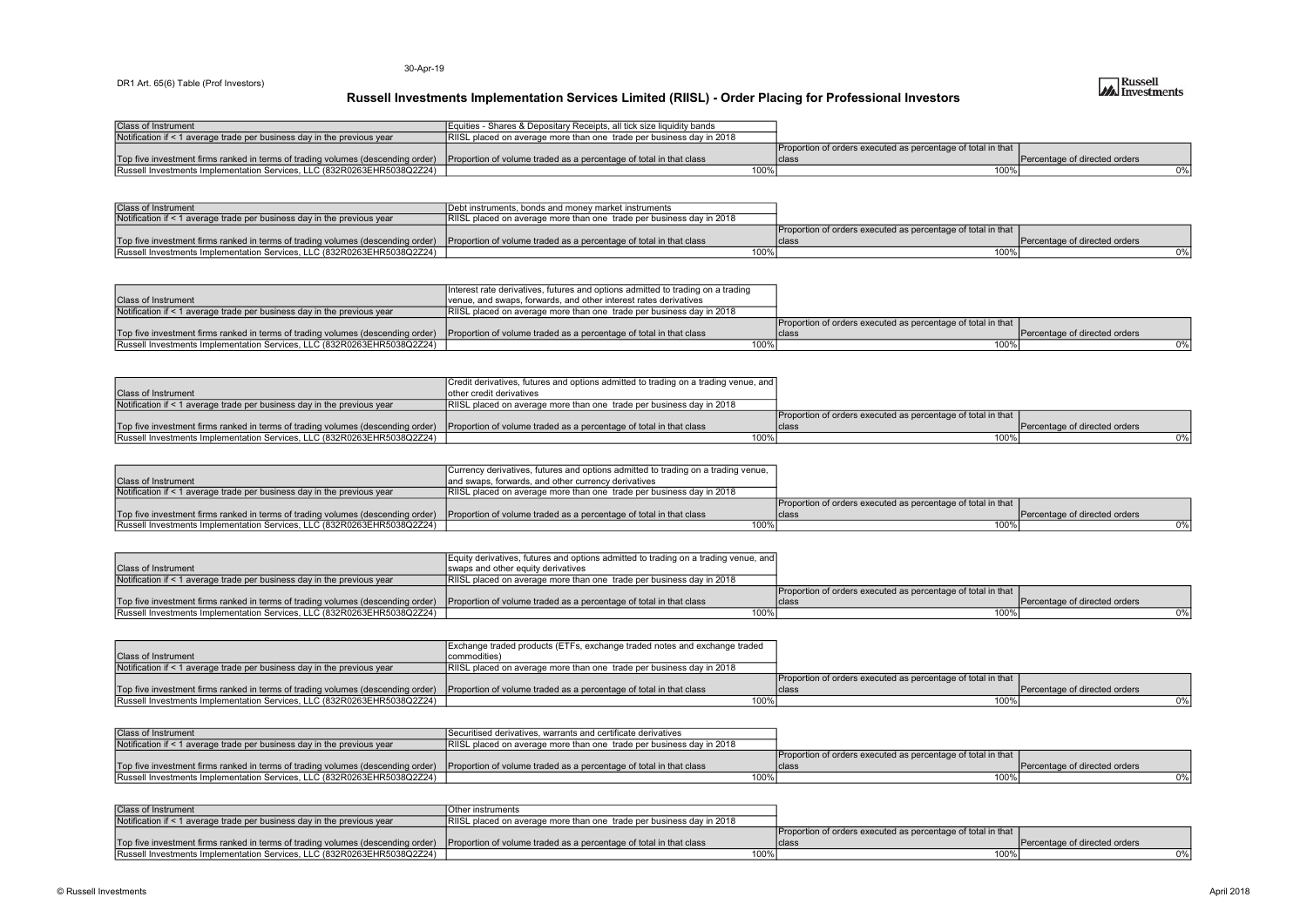#### 30-Apr-19 Commission Delegated Regulation (EU) 2017/576 - Annex II Table 2

| <b>Class of Instrument</b>                                | Debt instruments, bonds and money market instruments    |                                   |                              |                                 |                               |
|-----------------------------------------------------------|---------------------------------------------------------|-----------------------------------|------------------------------|---------------------------------|-------------------------------|
| Notification if < 1 average trade per business day in the | RIL and RIISL executed more than one trade per          |                                   |                              |                                 |                               |
| previous year                                             | business day in 2018                                    |                                   |                              |                                 |                               |
| Top five execution venues ranked in terms of trading      | Proportion of volume traded as a percentage of total in | Proportion of orders executed as  |                              |                                 |                               |
| volumes (descending order)                                | that class                                              | percentage of total in that class | Percentage of passive orders | Percentage of aggressive orders | Percentage of directed orders |
| <b>Bloomberg MTF</b>                                      | 46.46%l                                                 |                                   | 56.77% N/A                   |                                 |                               |
| <b>OTC</b> trading                                        | 53.54%                                                  |                                   | 43.23% NA                    |                                 |                               |

|                                                                                                                    | Other instruments, units or shares of a collective      |                                   |                              |                                 |                               |
|--------------------------------------------------------------------------------------------------------------------|---------------------------------------------------------|-----------------------------------|------------------------------|---------------------------------|-------------------------------|
| <b>Class of Instrument</b><br>linvestment undertaking                                                              |                                                         |                                   |                              |                                 |                               |
| Notification if < 1 average trade per business day in the<br><b>RIL and RIISL executed more than one trade per</b> |                                                         |                                   |                              |                                 |                               |
| Ibusiness day in 2018<br>previous year                                                                             |                                                         |                                   |                              |                                 |                               |
| Top five execution venues ranked in terms of trading                                                               | Proportion of volume traded as a percentage of total in | Proportion of orders executed as  |                              |                                 |                               |
| volumes (descending order)                                                                                         | Ithat class                                             | percentage of total in that class | Percentage of passive orders | Percentage of aggressive orders | Percentage of directed orders |
| INA - executed with relevant fund administrator, which is not                                                      |                                                         |                                   |                              |                                 |                               |
| an execution venue                                                                                                 |                                                         | NA                                | <b>INA</b>                   |                                 |                               |



| aggressive orders | Percentage of directed orders |
|-------------------|-------------------------------|
|                   |                               |
|                   |                               |

## Russell Investments Limited (RIL) and Russell Investments Implementation Services Limited (RIISL) - Trade Execution for Professional Investors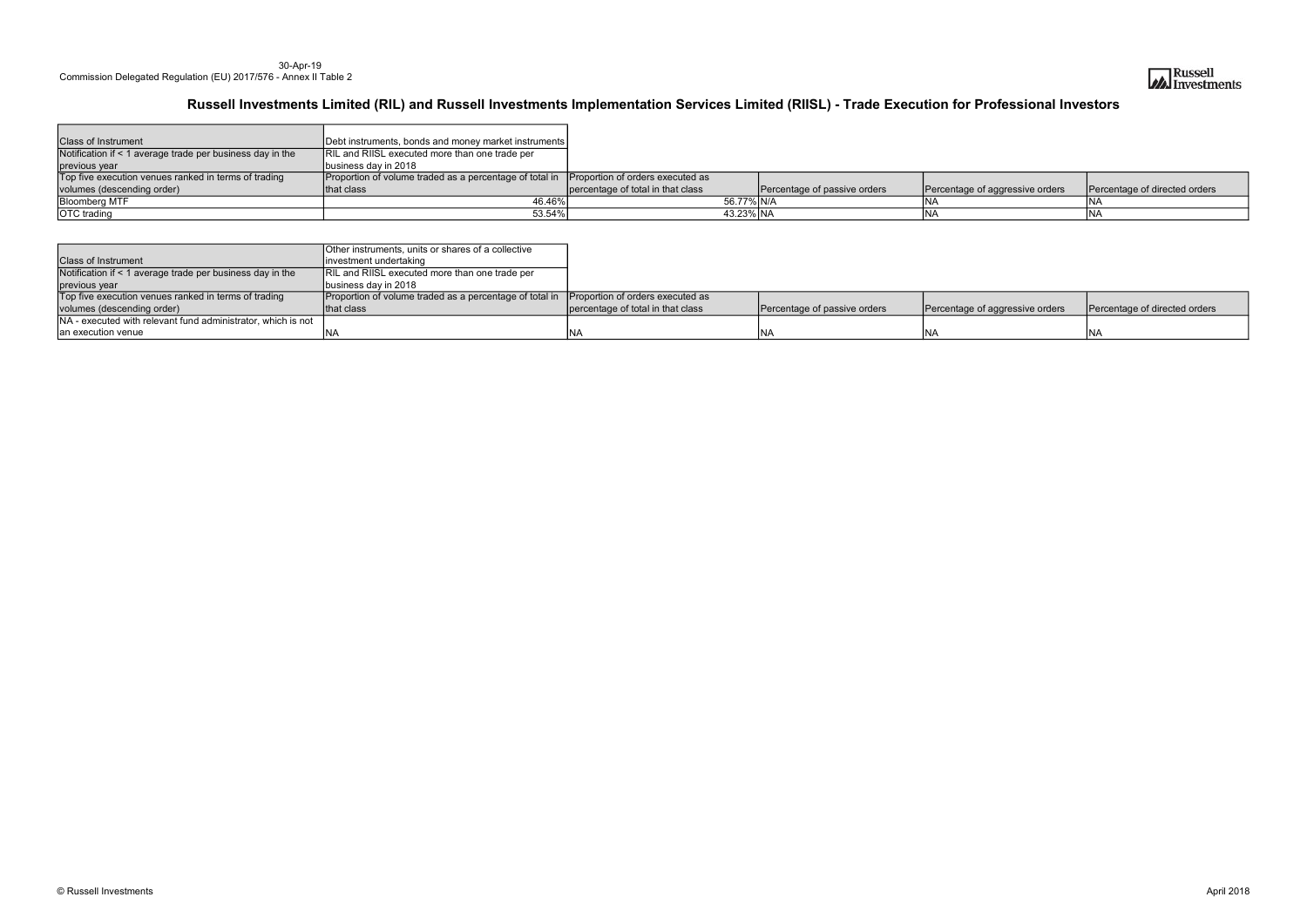|     |                                                                                                                                                                                                                            | When RIL or RIISL is executing                                                                        |
|-----|----------------------------------------------------------------------------------------------------------------------------------------------------------------------------------------------------------------------------|-------------------------------------------------------------------------------------------------------|
| No. | Information stipulated in RTS 28, Art 3(3)                                                                                                                                                                                 | Bonds<br><b>Other instruments</b><br><b>Money Market Instruments</b>                                  |
|     |                                                                                                                                                                                                                            |                                                                                                       |
|     |                                                                                                                                                                                                                            | Price and costs are the most important factor for execution. Other factors, especially likelihood of  |
|     | An explanation of the relative importance the firm gave to the execution factors of price, costs, speed, likelihood of                                                                                                     | speed and size, may rise in importance in certain circumstances. One example would be when a          |
|     | execution or any other consideration including qualitative factors when assessing the quality of execution;                                                                                                                | within a certain period. Please refer to the Order Execution Policy for further information, which is |
|     | a description of any close links, conflicts of interests, and common ownerships with respect to any execution venues                                                                                                       | RIL and RIISL did not have any conflicts of interest to disclose which would impact its decisions ir  |
|     | used to execute orders;                                                                                                                                                                                                    | selection and execution during 2018. RIL and RIISL has adopted a Conflicts of Interest Policy in li   |
|     | a description of any specific arrangements with any execution venues regarding payments made or received,                                                                                                                  |                                                                                                       |
|     | discounts, rebates or non-monetary benefits received;                                                                                                                                                                      | During 2018 RIL and RIISL did not have any specific arrangements with any execution venues            |
|     | an explanation of the factors that led to a change in the list of execution venues listed in the firm's execution policy, if                                                                                               |                                                                                                       |
|     | such a change occurred;                                                                                                                                                                                                    | During 2018 Bloomberg MTF was added to the list of execution venues                                   |
|     | an explanation of how order execution differs according to client categorisation, where the firm treats categories of                                                                                                      |                                                                                                       |
|     | clients differently and where it may affect the order execution arrangements;                                                                                                                                              | Not applicable as all clients are treated equally. RIL and RIISL have no retail clients.              |
|     | an explanation of whether other criteria were given precedence over immediate price and cost when executing retail                                                                                                         |                                                                                                       |
| 6   | client orders and how these other criteria were instrumental in delivering the best possible result in terms of the total                                                                                                  |                                                                                                       |
|     | consideration to the client;                                                                                                                                                                                               | Not applicable, because RIL and RIISL have no retail clients.                                         |
|     | an explanation of how the investment firm has used any data or tools relating to the quality of execution, including any RIL and RIISL are part of the Russell Investments Group, which carries out certain procedures rel |                                                                                                       |
|     | data published under Delegated Regulation (EU) 2017/575;                                                                                                                                                                   | data and tools. These procedures include transaction cost analysis conducted internally and by a      |
|     | where applicable, an explanation of how the investment firm has used output of a consolidated tape provider                                                                                                                |                                                                                                       |
|     | established under Article 65 of Directive 2014/65/EU.                                                                                                                                                                      | Not applicable to the classes of instruments executed                                                 |



## ecuting

especially likelihood of execution and settlement, ample would be when a transaction must be completed er information, which is available on request. Id impact its decisions in relation to counterparty cts of Interest Policy in line with MiFID II requirements,

at certain procedures relating to execution quality using cted internally and by a third party, reviews of brokers

## Russell Investments Limited (RIL) and Russell Investments Implementation Services Limited (RIISL) - Reporting on Execution Quality